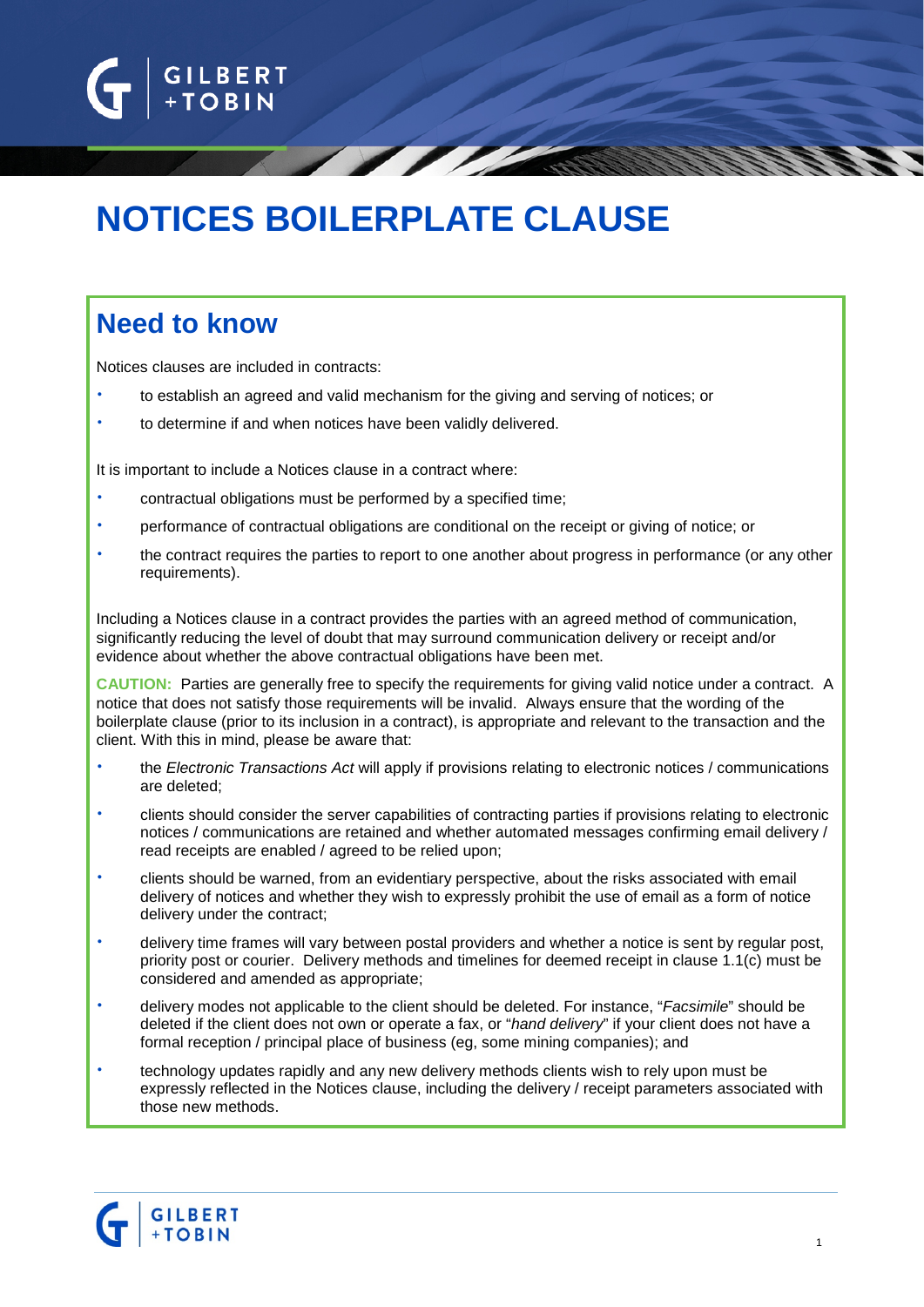# **THE SAMPLE CLAUSE (LONG FORM)**

#### *1. Notices*

### Caution – Notices by email

**NB:** The *Electronic Transactions Act* will apply if provisions relating to electronic notices / communications are deleted from this clause. In addition to this, clients should be warned, from an evidentiary perspective, about the risks associated with email delivery of notices generally and whether they wish to expressly prohibit this form of notice delivery under the contract. See page 35 of the *Clauses and Commentary Guide* for further details.

**NB:** If you do decide to include email as an option in clause 1.1(a) below, please ensure that you also include clauses 1.1(b)(iii), 1.1(c)(iv), 1.2 (**Notices sent by email**) and consider whether any important notices should be expressly specified and excluded from this mode of delivery under clause 1.3 (**Certain Notices not to be sent by email**).

### *1.1 General*

- *(a) Unless expressly stated otherwise in this [deed/agreement] [and subject to clause 1.2 (Notices sent by email)], a notice, consent or other communication given under this [deed/agreement] including, but not limited to, a request, certificate, demand, consent, waiver or approval, to or by a party to this [deed/agreement] (Notice):*
	- *(i) must be in legible writing and in English [(or accompanied by a certified translation into English)];*
	- *(ii) must be addressed to the party to whom it is to be given (Addressee) at the address [[,/or] facsimile number] [or email address] set out below or to any other address [[,/or] facsimile number] [or email address] as notified by the Addressee for the purposes of this clause:*
		- *(A) If to [Party A]:*
			- *Address: Attention: Position: [Facsimile:] [Email:]*
		- *(B) If to [Party B]:*
			- *Address: Attention: Position: [Facsimile:] [Email:]*
	- *(iii) must be signed by or on behalf of the sender (if an individual) or an Officer of the sender;*
	- *(iv) must be either:*
		- *(A) delivered by hand or sent by pre-paid mail (by airmail if sent to or from a place*

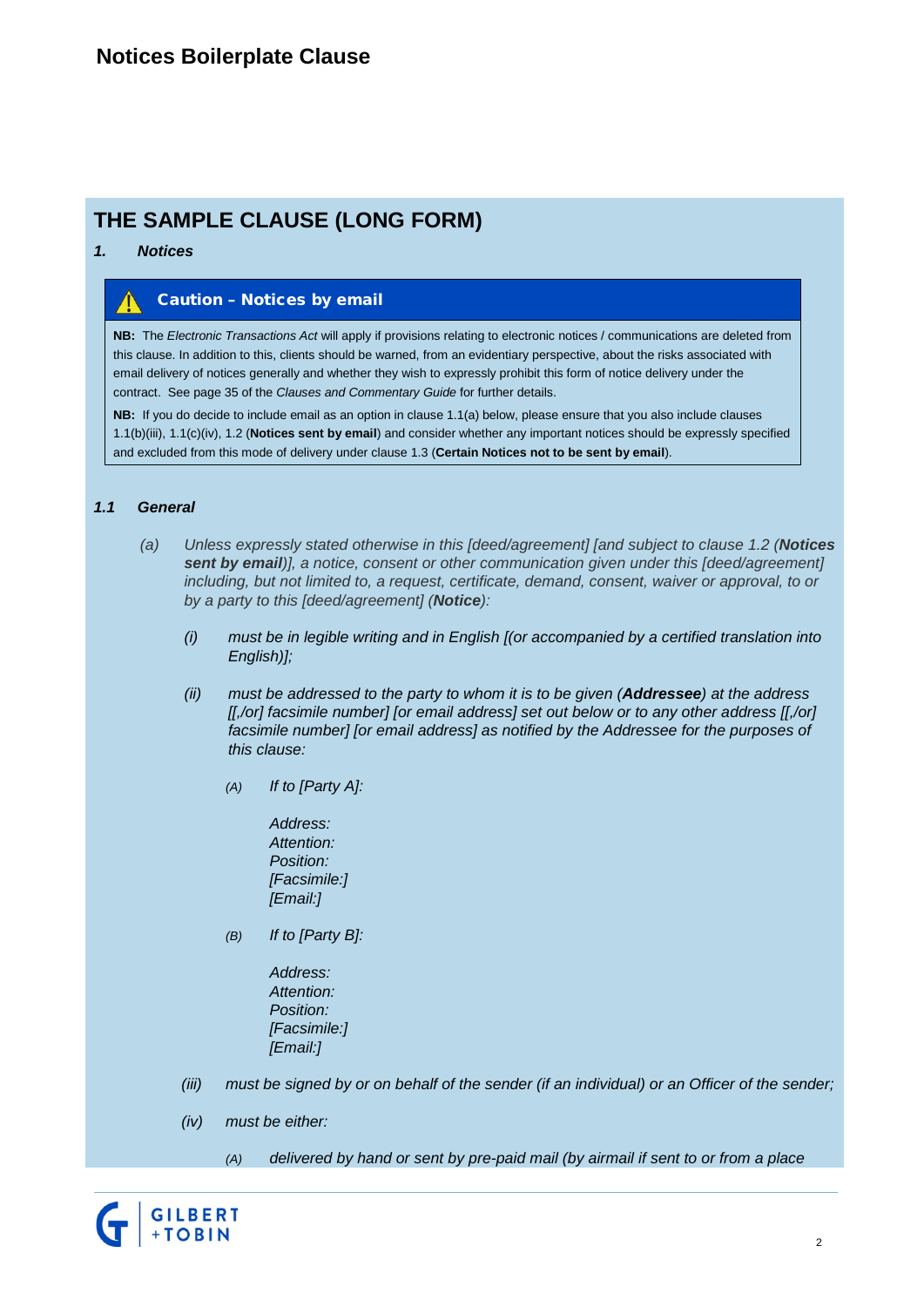*outside of Australia) to the Addressee; [and/or]*

- *(B) [sent by facsimile, to the Addressee's facsimile number]; [and/or]];*
- *(C) [sent by email to the Addressee's email address; and]*
- *(v) is deemed to be received by the Addressee in accordance with clause 1.1(c).*
- *(b) If:*
	- *(i) a party changes its address and fails to notify the other part[y/ies] of this change and the new address, delivery of Notices marked to the attention of the Addressee at that new address is deemed compliant with the notice obligations under this clause; [and/or]*
	- *(ii) an individual named in clause 1.1(a)(ii) ceases to work in the role specified or ceases to work for the Addressee and the Addressee fails to notify the other part[y/ies] of an alternative individual, delivery of Notices marked to the attention of an individual in the same or equivalent role at the Addressee is deemed compliant with the notice obligations under this clause[./; and/or*
	- *(iii) an individual associated with an email address listed in clause 1.1(a)(ii) ceases to work in the role specified or ceases to work for the Addressee and the Addressee fails to notify the other part[y/ies] of an alternative email address, Notices sent by email to a manager or equivalent level personnel at the Addressee are deemed compliant with the notice obligations under this clause.]*
- *(c) Without limiting any other means by which the sender may be able to prove that a Notice has been received by the Addressee, a Notice is deemed to be received:*
	- *(i) if delivered by hand, when delivered to the Addressee;*
	- *(ii) if sent by post, on the [6th/[insert]] Business Day after the date of posting, or if to or from a place outside Australia, on the [10th/[insert]] Business Day after the date of posting; [or]*
	- *(iii) [if sent by facsimile transmission, on receipt by the sender of an acknowledgement or transmission report generated by the machine from which the facsimile was sent; [or]]*

#### Ŧ Option – email delivery

**NB:** Generally under the *Electronic Transactions Act*:

- a) if an email address (or facsimile number) is specified in a contract (but unaccompanied by delivery / receipt parameters), communications sent using those methods will be deemed received when the message enters the recipient's mail server; or
- b) if no email address (or facsimile number) is specified in the contract, communications sent using those methods will be deemed received at the time when the recipient becomes aware of the message.

For evidentiary purposes, this clause establishes a clearer mechanism for determining deemed receipt of electronic notices. Clients who wish to rely on email delivery of notices must have an awareness of their server capabilities and decide on the appropriate deemed timing for their receipt or whether automated messages confirming email delivery / read receipts are enabled and agreed to be relied upon. Please discuss this clause with your client, particularly if email delivery of important notices has not been expressly prohibited under clause 1.3 (**Certain Notices not to be sent by email**).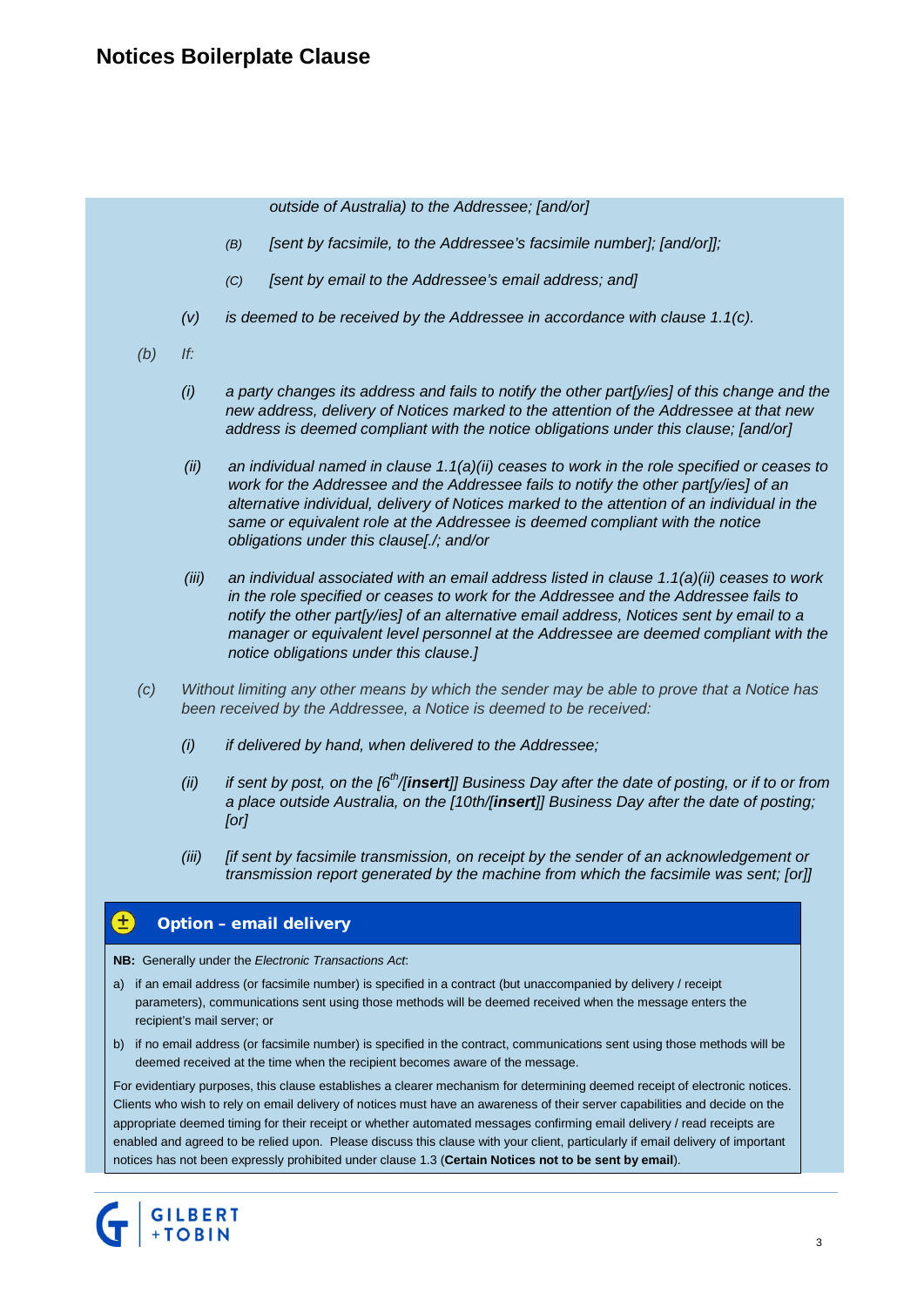### *(iv) [if sent by email:*

- *(A) when the sender receives an automated message confirming delivery; or*
- *(B) [30 minutes/[insert time period]] after the time sent (as recorded on the device from which the sender sent the email) unless the sender receives an automated message that the email has not been delivered,*

*whichever happens first,]*

#### Z. End option – email delivery

*but if the delivery or receipt is on a day which is not a Business Day or is after 5.00 pm (Addressee's time) it is deemed to be received at 9.00 am on the following Business Day.*

*(d) [A facsimile transmission is deemed to be legible unless the Addressee telephones the sender within 2 hours after the transmission is received or regarded as received under clause 1.1(c) and informs the sender that it is not legible.]*

#### Ð Option – Notices sent by email

### *1.2 Notices sent by email*

*Notices sent by email need not be marked for attention in the way stated in clause 1.1 (General). However the email:*

- *(a) must state the first and last name of the sender; and*
- *(b) must be [insert any other form requirements].*

*Notices sent by email are taken to be signed by the named sender.*

### End option – Notices sent by email

#### Ŧ, Option certain Notices not to be sent by email

For evidentiary reasons, you may wish to expressly prohibit the delivery of all Notices (or all important Notices) by email. For example, a notice terminating this agreement by email. Please seek specific instructions from your client.

#### *1.3 Certain Notices not to be sent by email*

*Despite clauses 1.1 (General)) and 1.2 (Notices sent by email), the following Notices must not be sent by email:*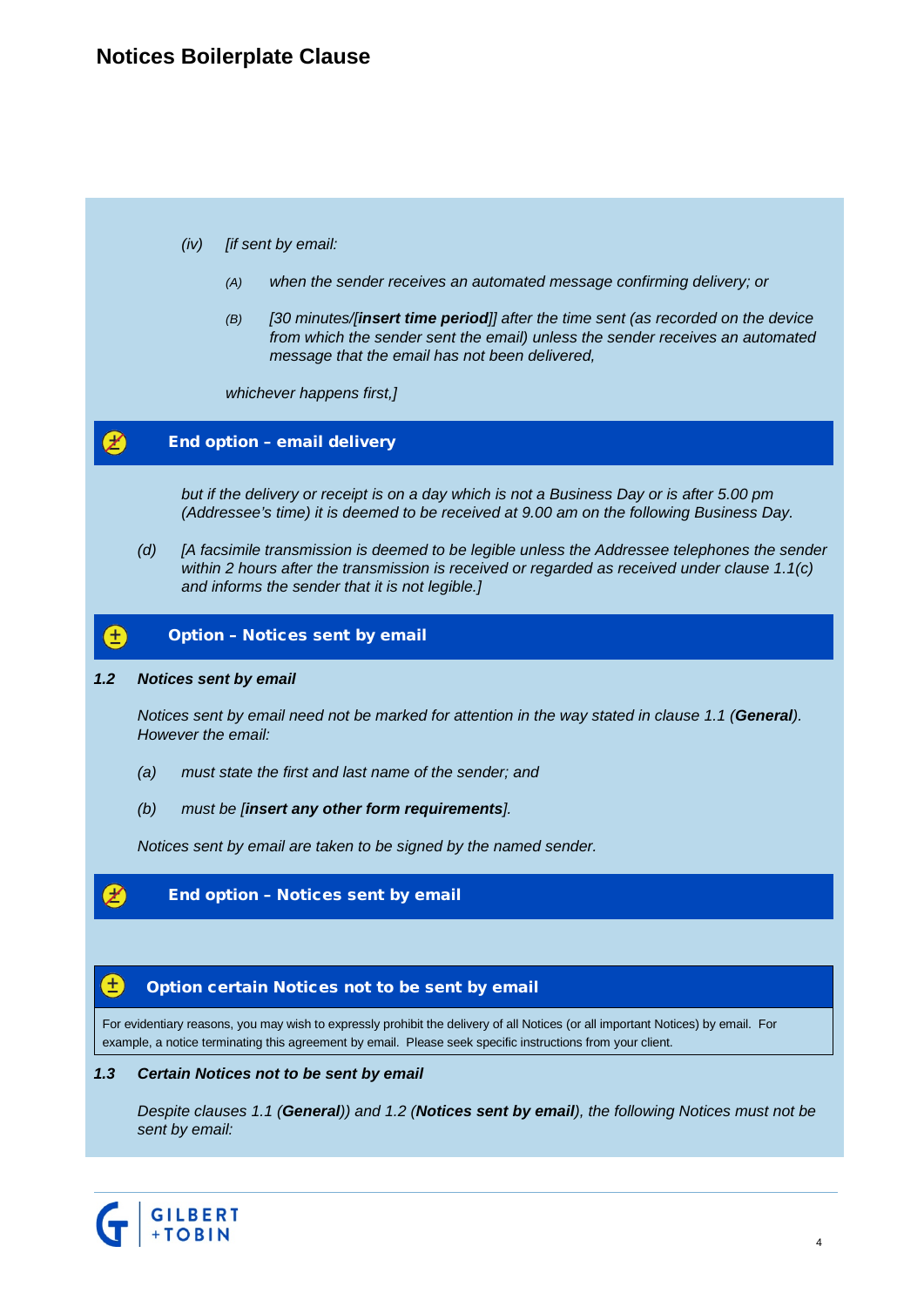## **Notices Boilerplate Clause**

*(a) [insert any Notice to be excluded].*

End option – certain Notices not to be sent by email

# **THE SAMPLE CLAUSE (SHORT FORM)**

#### Œ Information/alert – Notices by email

For evidentiary reasons, please use the long form Notices clause if your client seeks to rely on email delivery of notices under the contract.

### *1.1 Notices*

- *(a) A notice, consent or other communication under this [deed/agreement] is only effective if it is in*  writing, signed by or on behalf of the party giving it and it is received in full and legible form at *the addressee's address [or facsimile number]. It is regarded as received [at the time and] on the day it is actually received, but if it is received on a day that is not a Business Day or after 5.00 pm on a Business Day it is regarded as received [at 9.00 am] on the following Business Day.*
- *(b) For the purposes of this clause, a party's address [and facsimile number are those/is] set out below, unless the party has notified a changed address [or facsimile number] in which case the notice, consent, approval or other communication must be to that address [or number]:*

*[Insert party's name] Address: [Facsimile:] Attention: Position:*

*[Insert party's name] Address: [Facsimile:] Attention: Position:*

- *(c) If a party changes address and fails to notify the other part[y/ies] of this change and the new address, delivery of notices to that party at that new address is deemed compliant with the notice obligations under this clause.*
- *(d) If an individual named in clause 1.1(b) ceases to work in the role specified or ceases to work for a party and that party fails to notify the other part[y/ies] of an alternative individual, delivery of notices marked to the attention of an individual in the same or equivalent role at that party is deemed compliant with the notice obligations under this clause.*

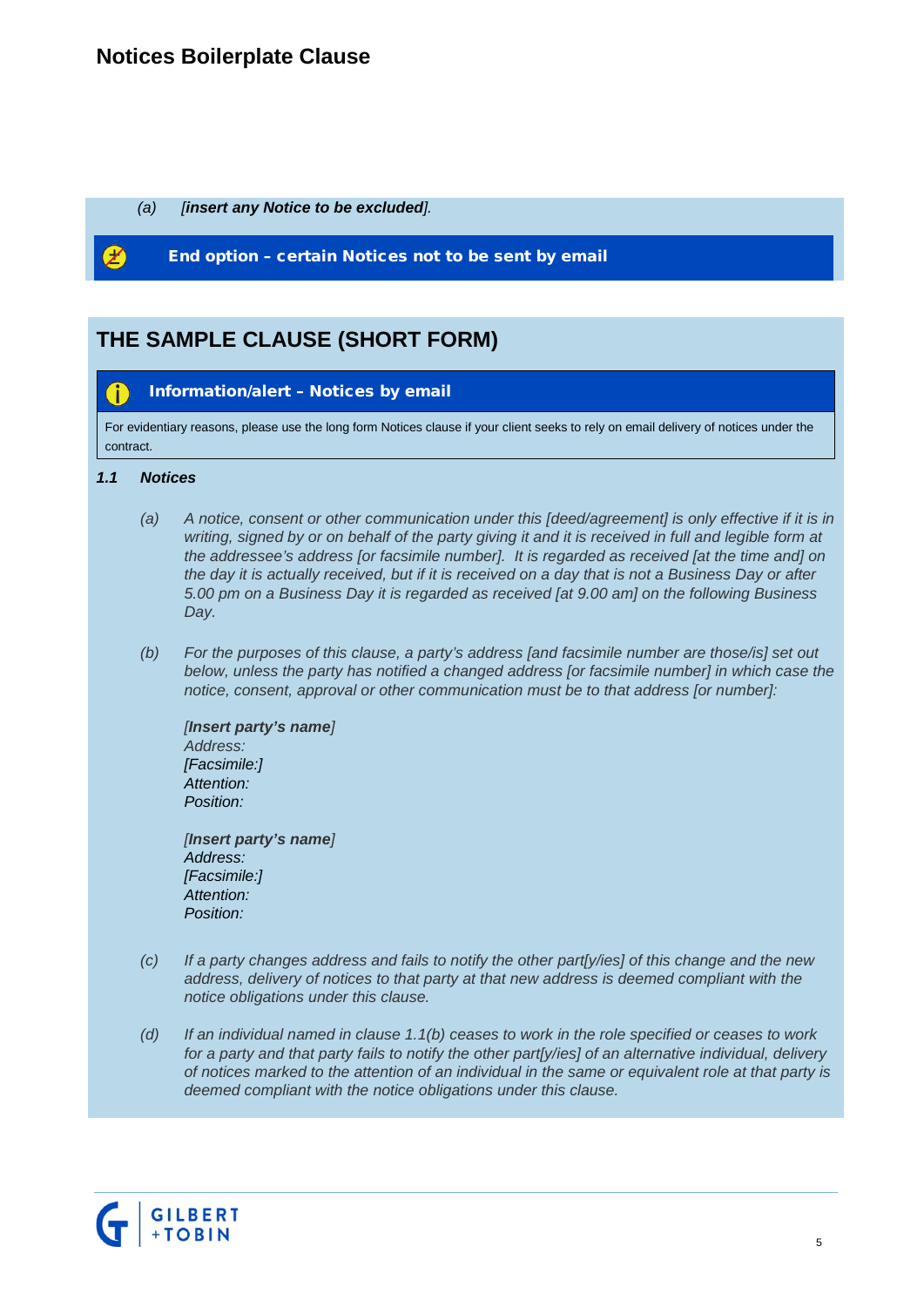### **1 What is this clause and why is it used?**

The role of a Notices clause is to prescribe an acceptable system of communication between the parties to a contract. It ensures parameters are in place to verify whether certain communications have been received by appropriate people, in the appropriate form, and at the correct time and place. That is, it sets out the agreed methods for contracting parties to provide notices to one another and deems when and if such notices have been received.

In any given case, a contract should clearly and expressly state when a party is required to give notice. Typically, contracting parties are required to give notice to:

- notify of a breach of contract;
- terminate or cancel the contract;
- commence legal action;
- elect to exercise a right under the contract;
- make a request or demand;
- provide information (ie measurements or technical specifications);
- waive a condition under the contract;
- deliver money;
- demand the performance of an obligation; or
- provide an approval or consent under the contract.

### **2 How effective is it?**

A Notices clause will be effective provided it is clearly worded. Its purpose is to set out the parameters and agreed methods of communication between contracting parties in order to eliminate or substantially reduce any disagreements about, or evidence of, communication delivery or receipt.

Failure to comply with a Notices clause in a contract may result in ineffective and, therefore, invalid notice. Non-compliance with this clause could, therefore, have material flow on effects particularly if providing valid notice is a precondition to exercising certain rights under the contract (ie such as those listed in item 1 above). Parties may also wish to specify the consequences of not complying with a Notices clause (ie, whether oral notification can in any circumstances be effective when the parties have agreed that notices must be provided in writing). The importance of complying with a Notices clause should not be overlooked.

### **3 Drafting and reviewing the clause**

### **3.1 Should I always include it, and what happens if I don't**

It is good practice to always include a Notices clause in a contract because it significantly reduces the ambiguity surrounding the sending and receipt of contractual communications.

It is most important to include a Notices clause in a contract where:

- *(a)* contractual obligations must be performed by specified times;
- *(b)* performance of contractual obligations are conditional upon the receipt or giving of notice; or
- *(c)* the contract requires the parties to report to one another about progress in performance (or any other requirements).

### **3.2 About the sample clause**

The sample clause is a standard clause and is representative of those widely used in contracts throughout Australia and in other common law jurisdictions. However, like with any boilerplate clause, its wording must be considered before it is included in a contract to ensure that it is appropriate to the transaction and the client.